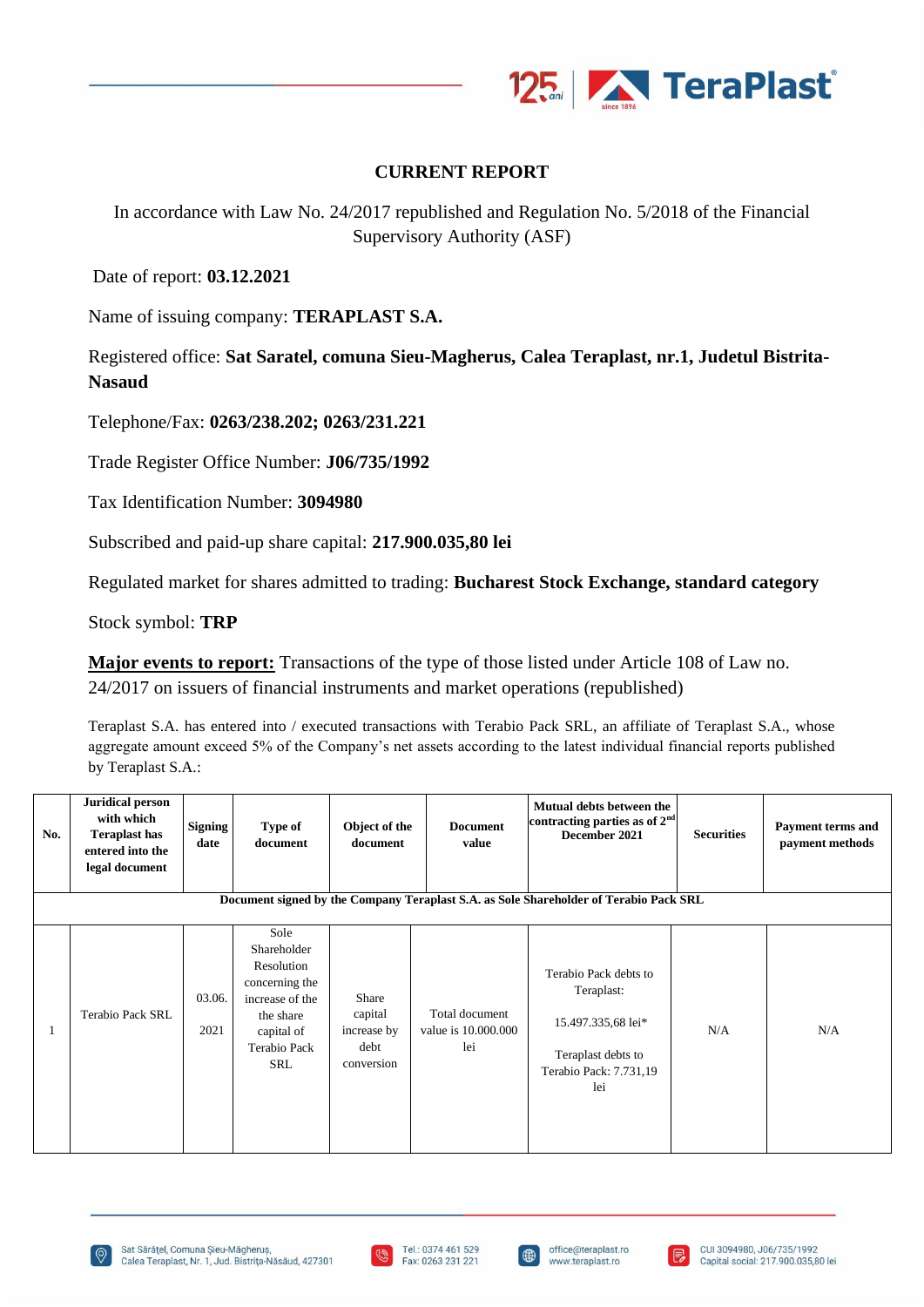

|                | Other Documents entered into by Teraplast S.A. and Terabio Pack Srl |                |                                    |                                               |                                                                                                                                                                                                                                         |                                                                                                                  |     |                                                                                           |  |  |
|----------------|---------------------------------------------------------------------|----------------|------------------------------------|-----------------------------------------------|-----------------------------------------------------------------------------------------------------------------------------------------------------------------------------------------------------------------------------------------|------------------------------------------------------------------------------------------------------------------|-----|-------------------------------------------------------------------------------------------|--|--|
|                | Terabio Pack Srl,<br>Somplast S.A.,<br>Teraplast<br>Recycling S.A.  | 06.09.<br>2021 | Collaboration<br>Protocol          | Reinvoicing<br>the<br>consumed<br>electricity | No fixed price is<br>established;<br>invoices are to be.<br>issued by Teraplast<br>S.A. according to<br>the amount of<br>consumed<br>electricity, at the<br>price mentioned in<br>the invoice issued<br>by the electricity<br>supplier. | Terabio Pack debts to<br>Teraplast:<br>15.497.335,68 lei*<br>Teraplast debts to<br>Terabio Pack: 7.731,19<br>lei | N/A | N/A                                                                                       |  |  |
| $\overline{2}$ | Terabio Pack Srl<br>(Seller)                                        | 03.11.<br>2021 | Sales and<br>purchase<br>Agreement | Purchase<br>and sale of<br>goods              | The contract value<br>is 6.496,80 lei VAT<br>exclusive                                                                                                                                                                                  | Terabio Pack debts to<br>Teraplast:<br>15.497.335,68 lei*<br>Teraplast debts to<br>Terabio Pack: 7.731,19<br>lei | N/A | The payment term is<br>30 days from the<br>invoice date, payment<br>method: bank transfer |  |  |

| Contracts signed by Teraplast S.A. as Guarantor for Terabio Pack SRL |                                 |                |                                       |                                                                                                                                                                        |                                                                                                                                                                                             |                                                                                                                  |                                                                                                                                                                                                                                       |                                                                                                                                          |  |
|----------------------------------------------------------------------|---------------------------------|----------------|---------------------------------------|------------------------------------------------------------------------------------------------------------------------------------------------------------------------|---------------------------------------------------------------------------------------------------------------------------------------------------------------------------------------------|------------------------------------------------------------------------------------------------------------------|---------------------------------------------------------------------------------------------------------------------------------------------------------------------------------------------------------------------------------------|------------------------------------------------------------------------------------------------------------------------------------------|--|
|                                                                      | Banca Comerciala<br>Romana S.A. | 14.06.<br>2021 | <b>Share</b><br>Mortgage<br>Agreement | Securing the<br>Credit facility<br>accessed by<br><b>Terabio Pack</b><br>SRL from the<br>Romanian<br>Commercial<br>Bank, in a max.<br>amount of<br>12.700.000<br>Euros | Mortgage over a<br>number of<br>1.010.000 shares<br>held by Teraplast<br>S.A., with a<br>nominal value of<br>10 RON.<br>representing<br>100% of the share<br>capital of Terabio<br>Pack Srl | Terabio Pack debts to<br>Teraplast:<br>15.497.335,68 lei*<br>Teraplast debts to<br>Terabio Pack: 7.731,19<br>lei | The contract<br>has been<br>concluded for<br>the purpose of<br>securing the<br>Credit facility<br>accessed by<br>Terabio Pack<br>SRL from the<br>Banca<br>Comerciala<br>Romana S.A.,<br>in a max.<br>amount of<br>12.700.000<br>Euros | The credit facilities<br>validity is of 78<br>months and 30<br>months, respectively,<br>from the signing date<br>of the credit contract. |  |